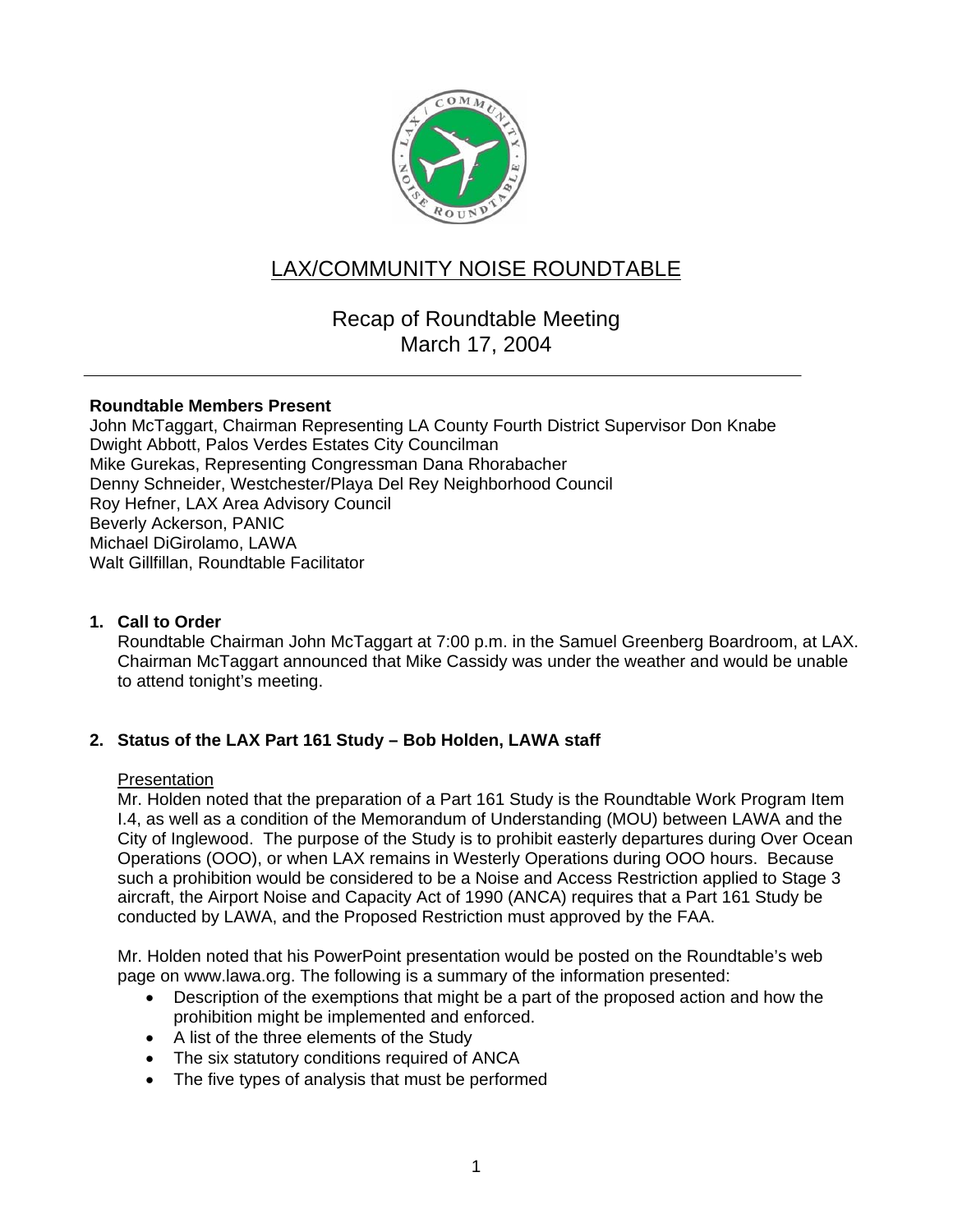Currently, LAWA has received three proposals to conduct the Study and expects to have made a selection by early summer of 2004 with a contract start date in late summer. It is expected that the contract will take 3 to 5 years to complete at a total cost of \$3- to \$5-million.

# Comments/Actions

- The Roundtable members asked that the previous LAWA report of easterly departures during Over Ocean Operations during a 19-month period be updated and reported to the Roundtable.
- Question was asked if shifting of noise would be a consideration in the Study.

# **3. Status Report on the LAX Noise Monitoring System Replacement Project – Scott Tatro, LAWA staff**

# **Presentation**

Mr. Tatro indicated that the existing Airport Noise Measurement and Management System (ANMMS) was created in 1992 by a firm that is no longer in business. As result, technical support of the system has to be provided in-house on a system that can not be updated. The project is to replace all components of the Noise Monitoring System at all three of LAWA's noise impacted airports (LAX, ONT and VNY).

The primary applications of the system are to produce the Quarterly Reports required by CALTRANS at LAX, ONT and VNY; enforcement/compliance/conformance with existing LAWA noise rules and procedures; complaint investigations; response to requests for information from individuals, communities and the Roundtable; and will be used to support the LAX Part 161 Study.

When the new system is completed, LAWA will be able to:

- Provide 50 to 75 monitor locations at the three airports;
- Have all new hardware/software;
- Integration with LAWA's land use data base;
- Retention of the historical information from ANMMS:
- Provide information on noise contours from 60 to 75 CNEL;
- Measure nighttime engine run-ups:
- Provide improved access to noise data by the public;
- Provide information at the A-weighted and C-weighted dB scales, and at the one-third octave band; and
- Provide single event noise information, time above and number above information.

The estimated cost is \$3 million with a 2 to 3 year completion schedule. It is expected to begin in the summer 2004.

# **Comments**

- Will the public be able to comment on monitor locations?
- Is LAWA considering a Ground Run-up Enclosure at LAX?
- How will the new system handle noise complaints?
- Can the public see the final specifications for the system?
- When did LAX begin noise monitoring?
- There needs to a reduction of noise not just measurement of noise.
- Need to demonstrate before and after information when there are changes made in operations.
- Need to see noise value variations within flight path spread.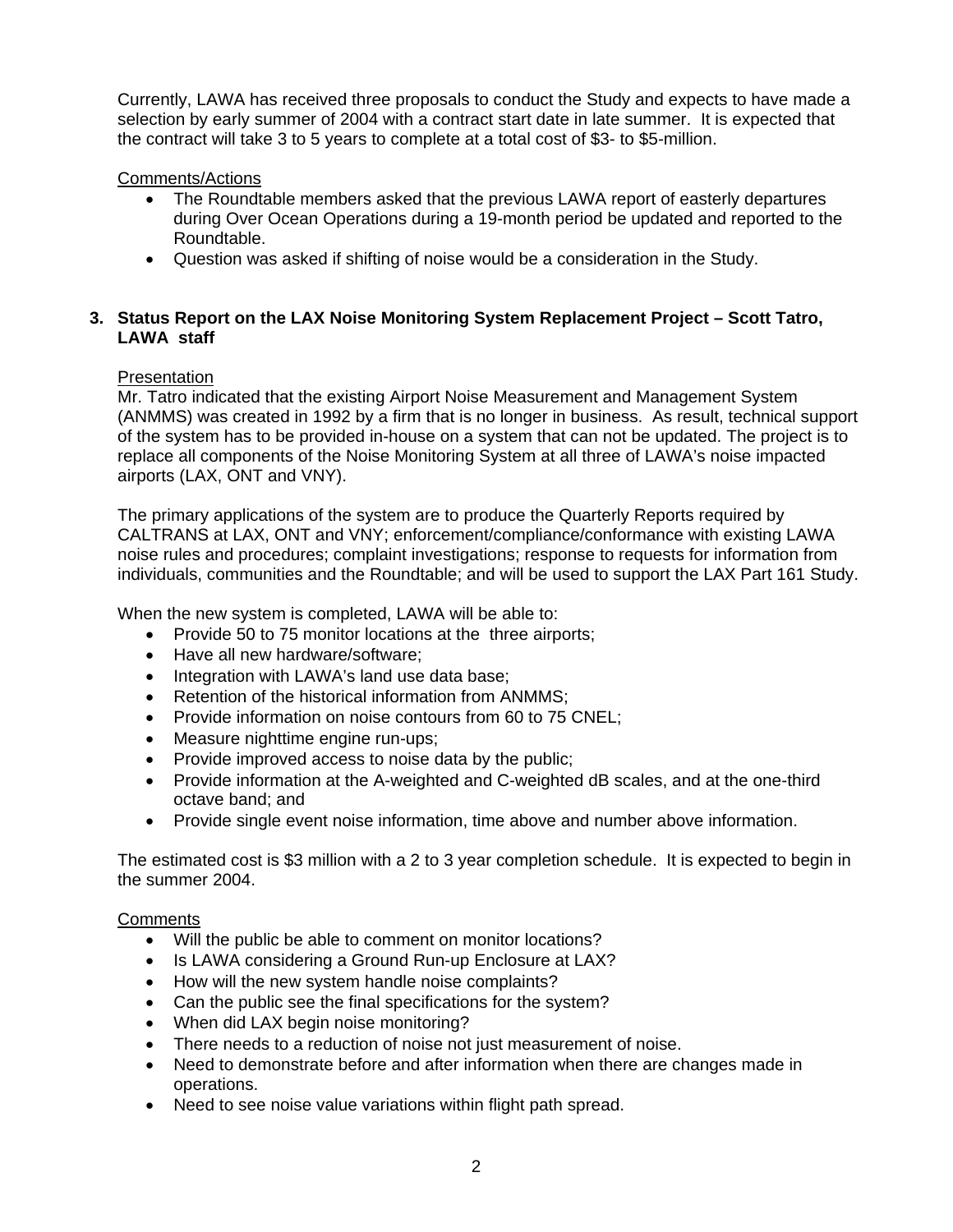# **4. Status of LAX Noise Variance Application – Scott Tatro, LAWA staff**

### **Presentation**

Mr. Tatro indicated that LAWA submitted its application to CALTRANS to renew the LAX Noise Variance from provisions of the California Airport Noise Regulations on-time. The current variance was due expire on March 21, 2004, but the provisions of this variance remain in effect since LAWA submitted the renewal application in a timely manner. He noted that CALTRANS has written a letter dated March 5, 2004 to prior intervenors in the variance process. In the letter, CALTRANS indicated an interest in using the Roundtable as a forum for public input and asked the prior intervenors if they would be agreeable to such a process.

### Comments/Actions

- Presentation of information on prior variance efforts and disappointments.
- Indication that the LAX Area Advisory Committee at their March 11 meeting has indicated that they wish to be an intervenor.
- Roundtable directed that a letter be written to CALTRANS asking for CALTRANS staff attend the May Roundtable meeting and provide a briefing on the proposed process.

# **5. Flight Track Data Subcommittee Report and Recommendation – Walter Gillfillan, Roundtable Consultant**

The key points of the Subcommittee's evaluation and recommendations were summarized by Mr. Gillfillan. The Subcommittee members recommend that the Roundtable send a letter asking the FAA consider (1) establishing a RNAV procedure for the easterly turboprop departures from the north runways that would center the departures over a compatible land use corridor that currently exists and, (2) consider modification to the existing CHATY TWO departure procedure that would concentrate the initial turboprop departures over compatible land uses. This would delay the formation of the fan-shaped flight tracks at the lower altitudes.

The Roundtable received the report and elected to take action on the recommendation under agenda item 6.

# **6. Consideration/Approval of Letters to the FAA – John McTaggart, Chair**

# Letter to the FAA regarding the FTDS recommendations

The Roundtable approved a draft letter requesting the FAA establish a RNAV procedure for turboprops departing from the north runways during East Ops, and directed the Chair to sign it. The LAWA representative abstained on the motion.

Letter to the FAA regarding Class B airspace west of the Palos Verdes Peninsula

The Chair indicated that, this letter already has been sent due to the deadline for comment. It however, was drafted as an extension of comments already approved by the Roundtable for submittal to the FAA. It was noted that there was a similar concern discussed for the area north of the airport and that it had not been included. This was acknowledged and will be continued during the remaining work on the north side.

# **7. Subcommittee Members Discussion**

- Included in the topic comments;
- Report by Bob Holden on the U.C Berkeley Noise Symposium;